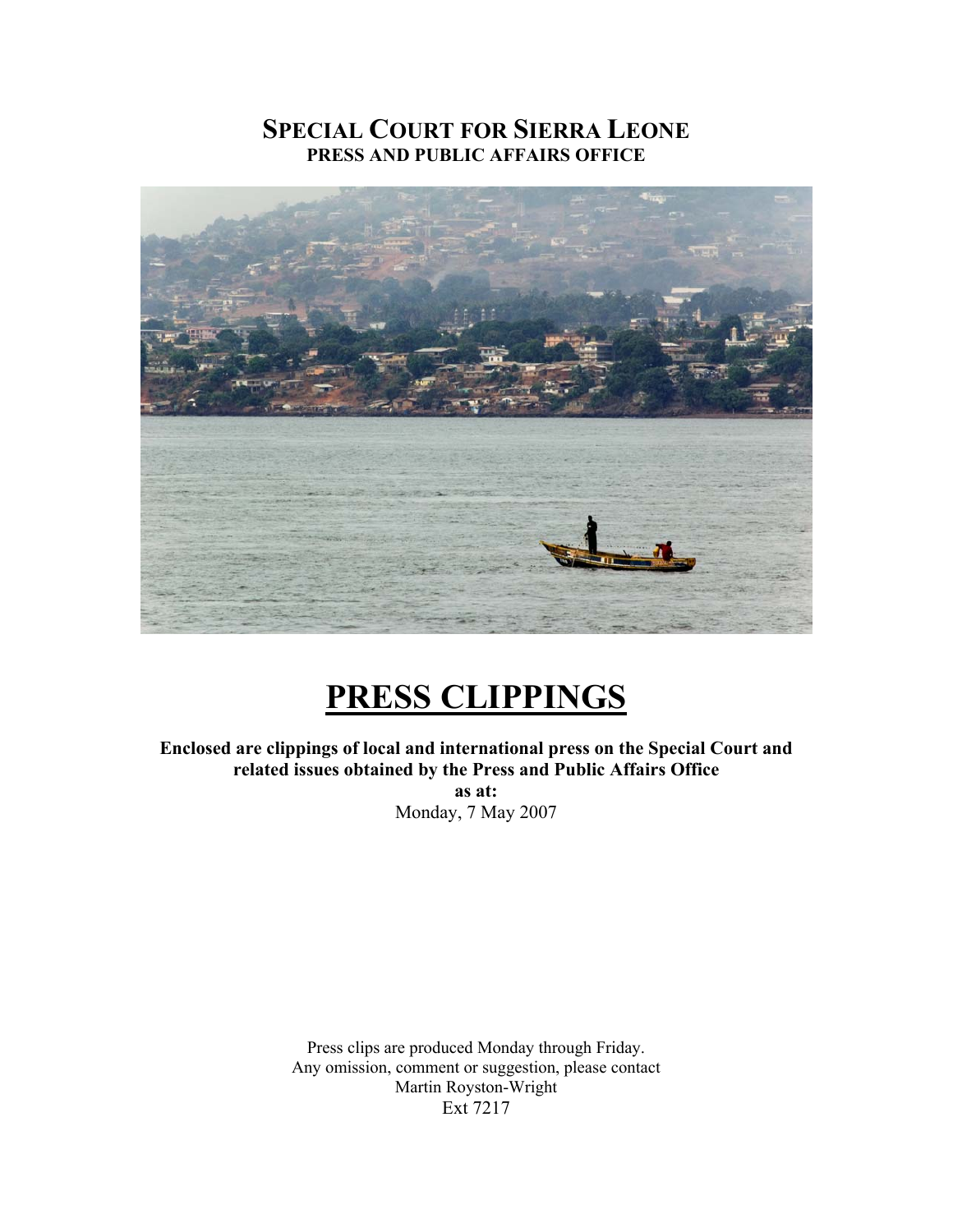| <b>International News</b>                                           |             |
|---------------------------------------------------------------------|-------------|
| UN Envoy Praises Work of Mongolian Peacekeepers / UNMIL             | Page 3      |
| Sierra Leone Trials Frustrate Activists / Voice of America          | Pages 4-5   |
| Sierra Leone to Delay Elections / BBC                               | Page 6      |
| UNMIL Public Information Office Media Summary / UNMIL               | Pages 7-9   |
| One Woman's Rage Against Injustice / Newsweek                       | Pages 10-11 |
| Process Remains Fraught in Decades-Long Wait for Justice / Guardian | Pages 12-13 |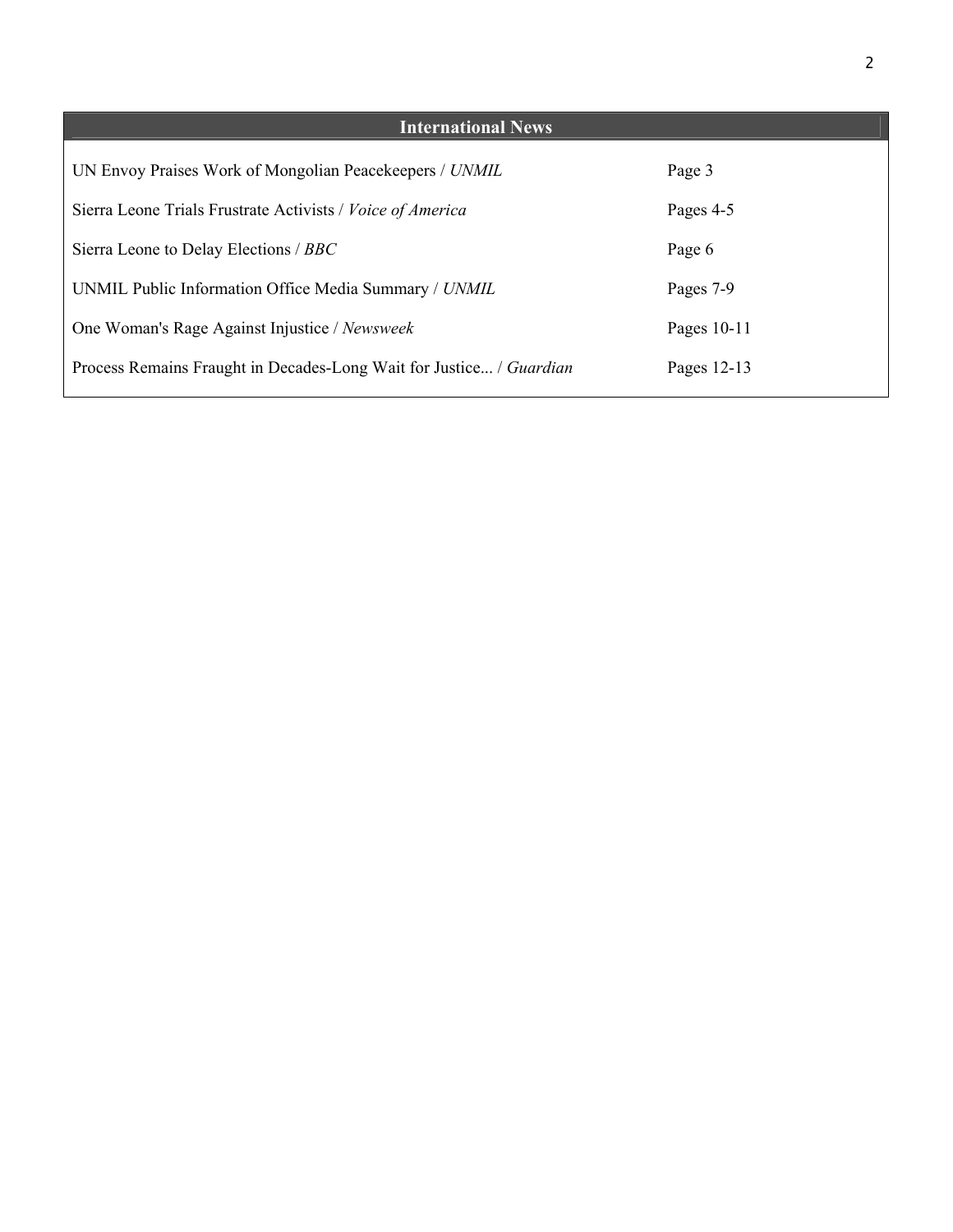#### **Press Release, 4 May 2007 UNMIL/PIO/PR/50**

#### **UN envoy praises work of Mongolian peace keepers who protect the Sierra Leone Special Court**

*Monrovia, Liberia –* The Special Representative of the Secretary-General for Liberia (SRSG), Mr. Alan Doss,

today travelled to Freetown, Sierra Leone, where he awarded UN peacekeeping medals to 250 Mongolian troops serving with the United Nations Mission in Liberia (UNMIL) but currently deployed to provide military guard service for the Special Court for Sierra Leone.

Observing that the Special Court has continued its work "to prosecute those most responsible for crimes committed during Sierra Leone's civil war and to help end the culture of impunity", the SRSG reminded the Mongolian contingent that their support remained vital to the work of the Court.

Earlier in the day, SRSG Doss paid a courtesy call on SRSG Doss decorates a Mongolian of Sigma Lagranic Proceeding Mathematic Sigma Lagranic Proceeding medal Sierra Leone's President Ahmad Tejan Kabbah.



SRSG Doss decorates a Mongolian officer with the UN

UNMIL has been mandated by the Security Council to provide a military guard force at the Special Court. Since January 2006, this is the third Mongolian contingent to serve in this capacity. During the ceremony, the Mongolian



A section of the Mongolian contingent that took part in the medals ceremony

troops engaged in an impressive display of martial arts and military skills.

Also attending today's ceremony were UNMIL Military Chief of Staff, Brigadier General John Forkuo, the Deputy Chief of the Sierra Leone Armed Forces, Brigadier Nelson Williams, Acting Special Court Registrar Herman von Hebel and Commanding Officer of the Mongolian Contingent, Lieutenant Colonel Jambaa Badambasar, among other military, UNMIL and UN Integrated Office in Sierra Leone (UNIOSIL) officials.

**\*\*\*\*\*\*\***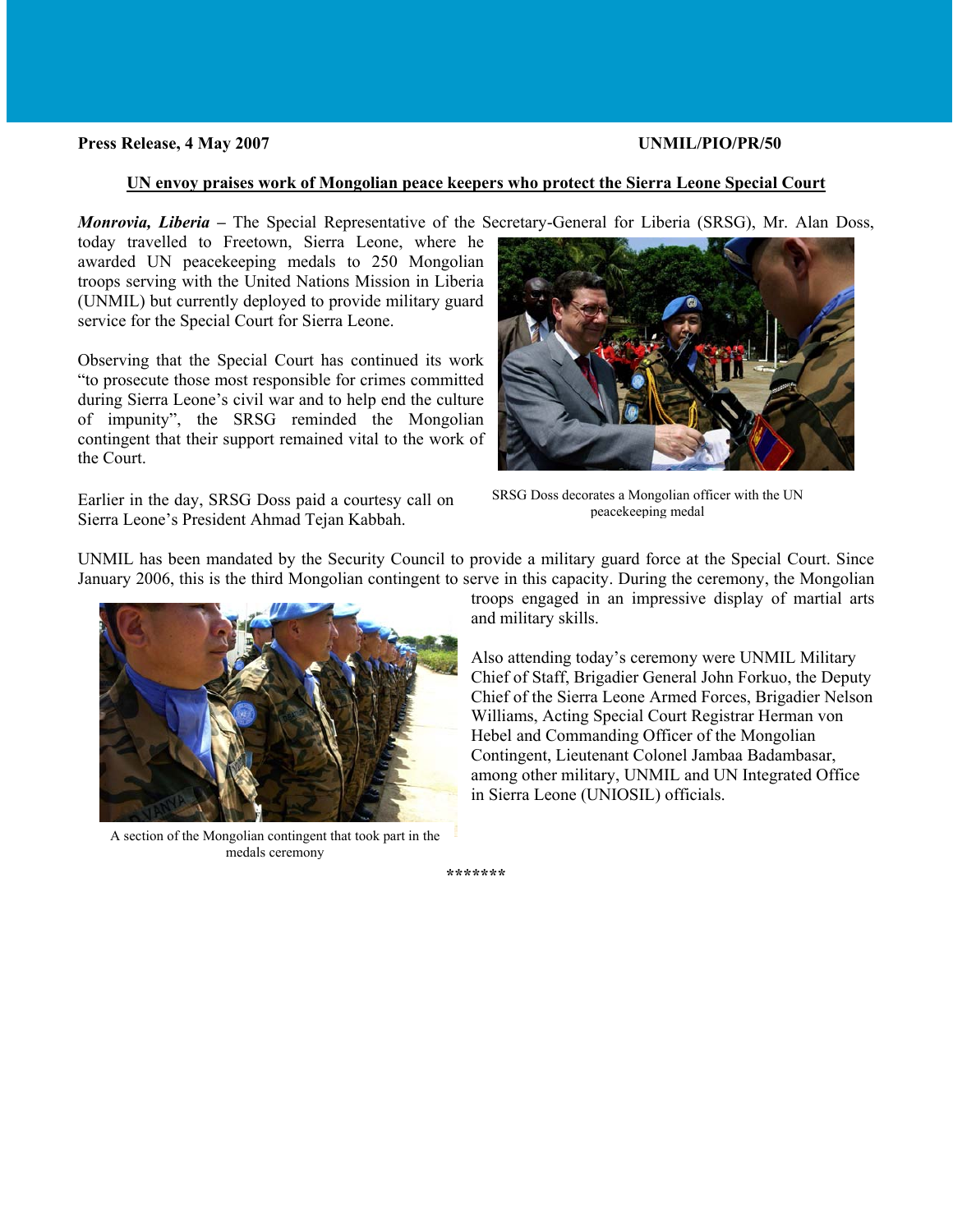# Voice of America

Friday, 4 May 2007

## **Sierra Leone Trials Frustrate Activists**

By Nico Colombant Dakar

### **Proceedings against a former rebel leader have resumed at the Special Court for Sierra Leone in Freetown, even as the court's slow pace is frustrating human rights activists. VOA's Nico Colombant reports from Dakar.**

Revolutionary United Front commander Issa Sesay took the stand Thursday, saying he had been recruited by the late Foday Sankoh, thinking he was getting a job in a restaurant in Burkina Faso.

He now fights against 18 charges of war crimes and crimes against humanity for his role in the devastating 1990s war, marked by the use and abuse of child soldiers and the mutilation of victims.



**Security officer at the prison dock in Freetown** 

With him in the Freetown dock are two other former rebel leaders, Morris Kallon and Augustine Gbow.

The trial started nearly three years ago.

Sankoh died while in custody, but Special Court head prosecutor Stephen Rapp, says the case is still significant.

"We are dealing here in this case with people who were very important commanders according to the evidence that we presented of the RUF forces, very active in the command of that organization. Of course, for substantial periods of the war, Sankoh was in custody himself, so these were active leaders, according to our evidence," said Rapp. "It would be possible in this case for the story fundamentally to be told and for those who are living who were at the very senior

ranks to be held responsible, if the judge so finds, based on the evidence that has been presented."

In addition to Sankoh, a main militia leader also died in custody, another rebel leader was killed before he was caught, while another infamous indictee, a former junta leader, is at large.

Sesay said Thursday allegations against him are rumor and folklore.

N. Colombant

Former Liberian President Charles Taylor, initially given exile in Nigeria but then arrested, is due go on trial next month. His trial was moved from Freetown to The Hague, due to security reasons.

London-based African human rights activist Ibrahima Kane laments the fact the cases have dragged on, that Taylor is being tried outside West Africa, and that there are so few indictees.

"A lot of money has been spent to try to deal with one of the biggest atrocities that Africa apart from the genocide in Rwanda has faced, but up to now there is nothing that has been done to show that we are really trying to sort out the problem in the country. Nothing. Nothing," said Kane. "Have you seen any important trial? Nothing, nothings has been done."

Kane believes West Africa should not let this historic opportunity pass.

"We cannot continue to just sit down and look at this tribunal failing to really prosecute and to really do its work. It is really important that if we create an institution to deal with an important problem like the atrocities committed in Sierra Leone in the 1990s, we have to make sure that justice is done," he said. "If justice is not done, all these commissions, truth and reconciliation commissions, will be rubbish. Because people will think that as far as these people are still there,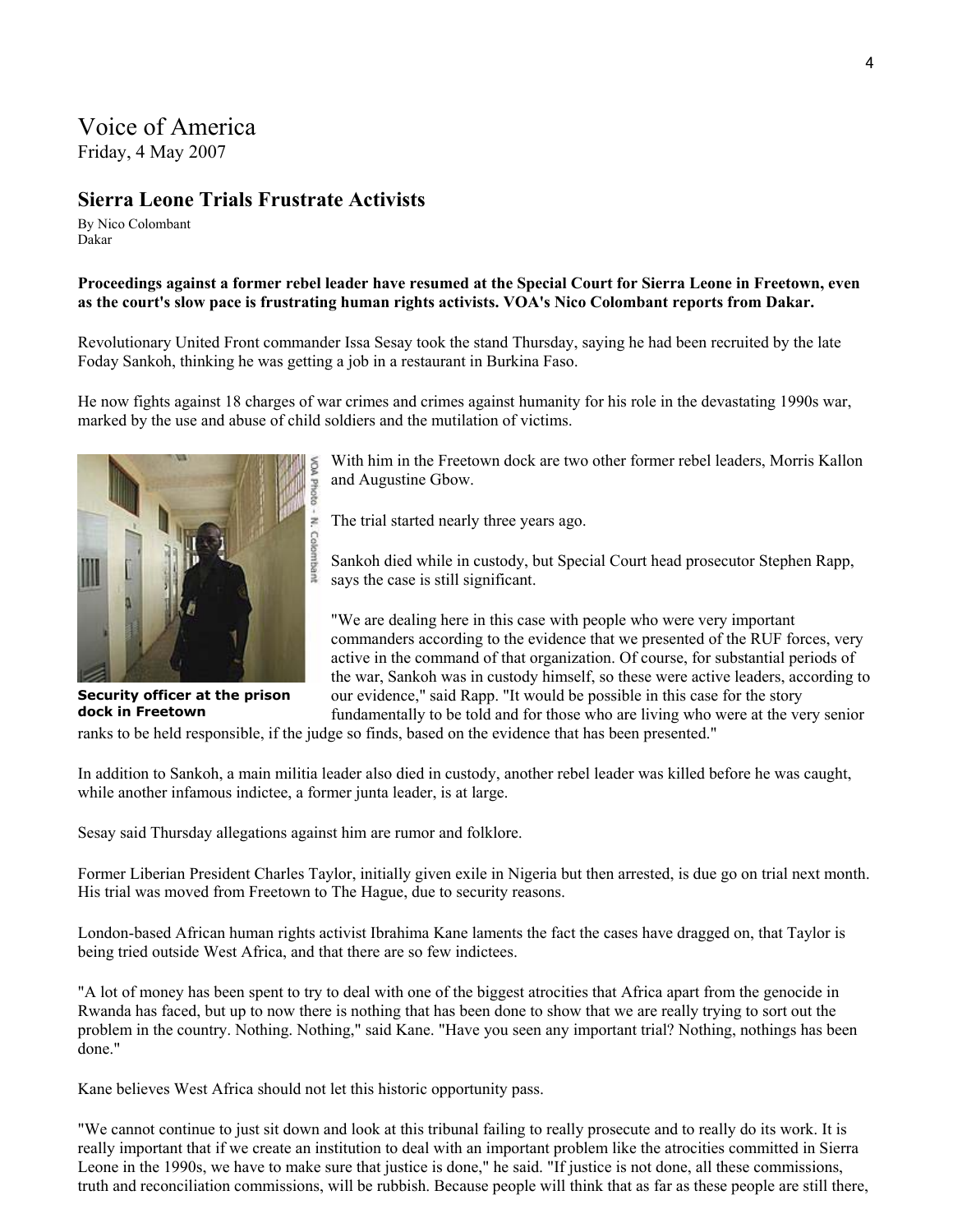they may escape one day and start again what they only know, it is killing, it is abducting, it is raping, it is doing all these atrocities and today nothing has been done to change that reality."

Officials in Freetown invariably remind critics the Special Court's mandate is to bring to justice those who bear the greatest responsibility for crimes committed in Sierra Leone after late 1996. They say that is being done with those caught and alive at the fastest possible speed, given the complexities of the court's set-up, problems with staff and funding.

Head prosecutor Rapp says many notable developments should actually take place in the weeks ahead.

"We are busy in Freetown for this case. We anticipate for this month or next month to have judgments in our two other big cases that we have tried over the course of a couple of years here in Freetown," he said. "So we will have those judgments and then if there are convictions then there will have to be sentencing proceedings and also presumably the appeals. So things will get very busy in Freetown at the same that we are proceeding with the Charles Taylor trial scheduled to commence in the Hague on the fourth of June."

Court officials say they will try to make the Charles Taylor case as media accessible as possible to people in Sierra Leone, even if it will take place in Europe.

What is called a pre-trial conference is scheduled to take place Monday in Freetown and may continue into Tuesday.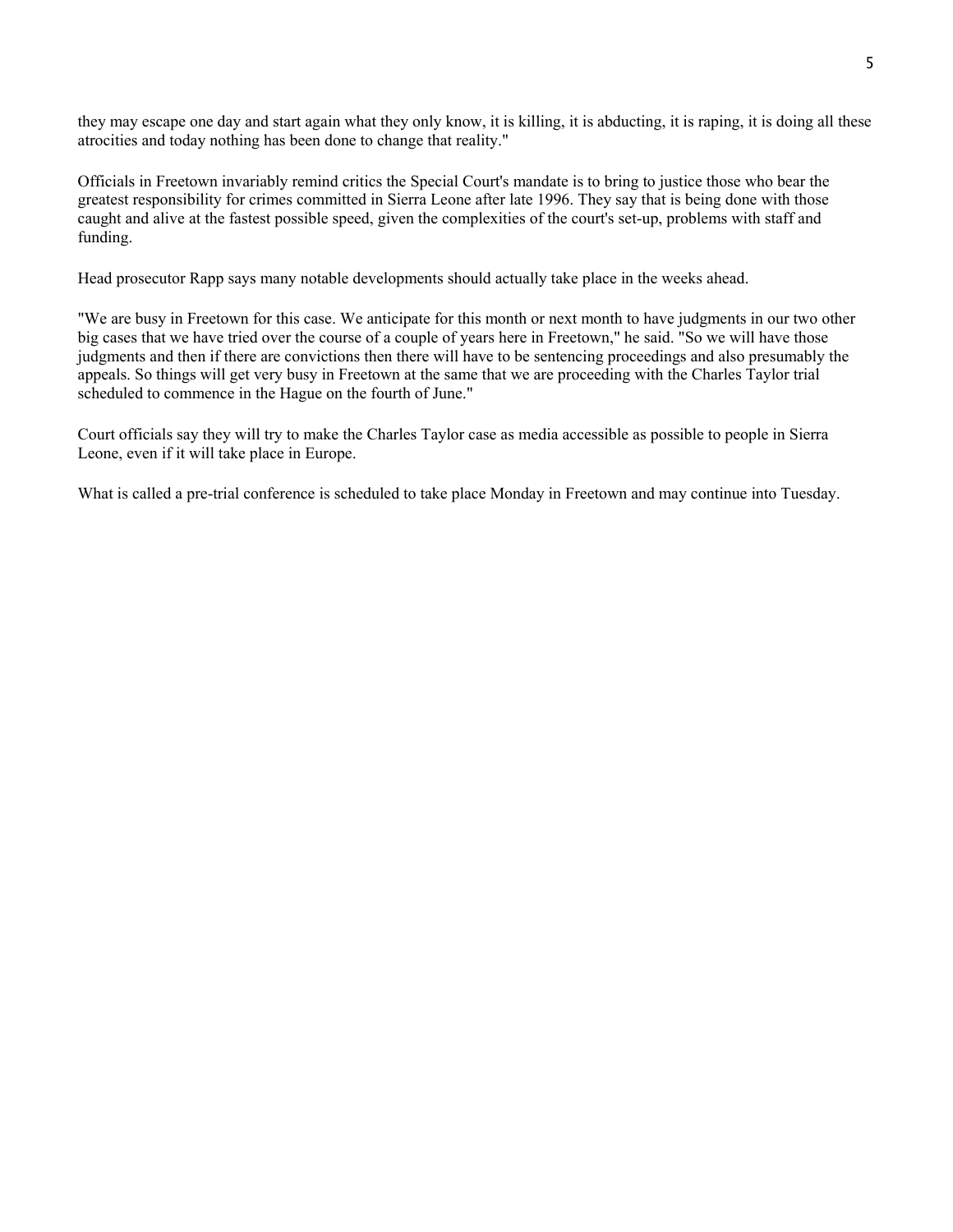BBC Friday, 4 May 2007

### **Sierra Leone to delay elections Sierra Leone has said that it is pushing back the date of presidential and legislative elections by two weeks.**

The polls, the first since UN peacekeepers left in 2005, had been scheduled to take place on 28 July.

But electoral officials said that the original date does not allow sufficient time from the dissolving of parliament to organise an election.



President Kabbah will not be standing in the election

The opposition criticised the president's original choice of date, saying it had been "arbitrary".

### **Test poll**

The original date for the elections was named over a year in advance by President Ahmad Tejan Kabbah, who will not be eligible for re-election.

The new date set for elections is 11 August which the electoral commission says will give them enough time to organise the poll, including obtaining all nominations and printing ballot papers.

Parliament will be dissolved on 26 June.

Correspondents say the polls will be a test of whether Sierra Leone is on the road to full recovery from the brutal 10-year civil war, which ended in 2002.

President Kabbah and his Sierra Leone People's Party secured a landslide victory in the May 2002 elections, held with UN peacekeepers still in the country.

Peacekeepers were deployed in 2000 to enforce a ceasefire between the government and the Revolutionary United Front rebel group, but it was only in 2001 that the UN force managed to secure formerly rebel-held areas.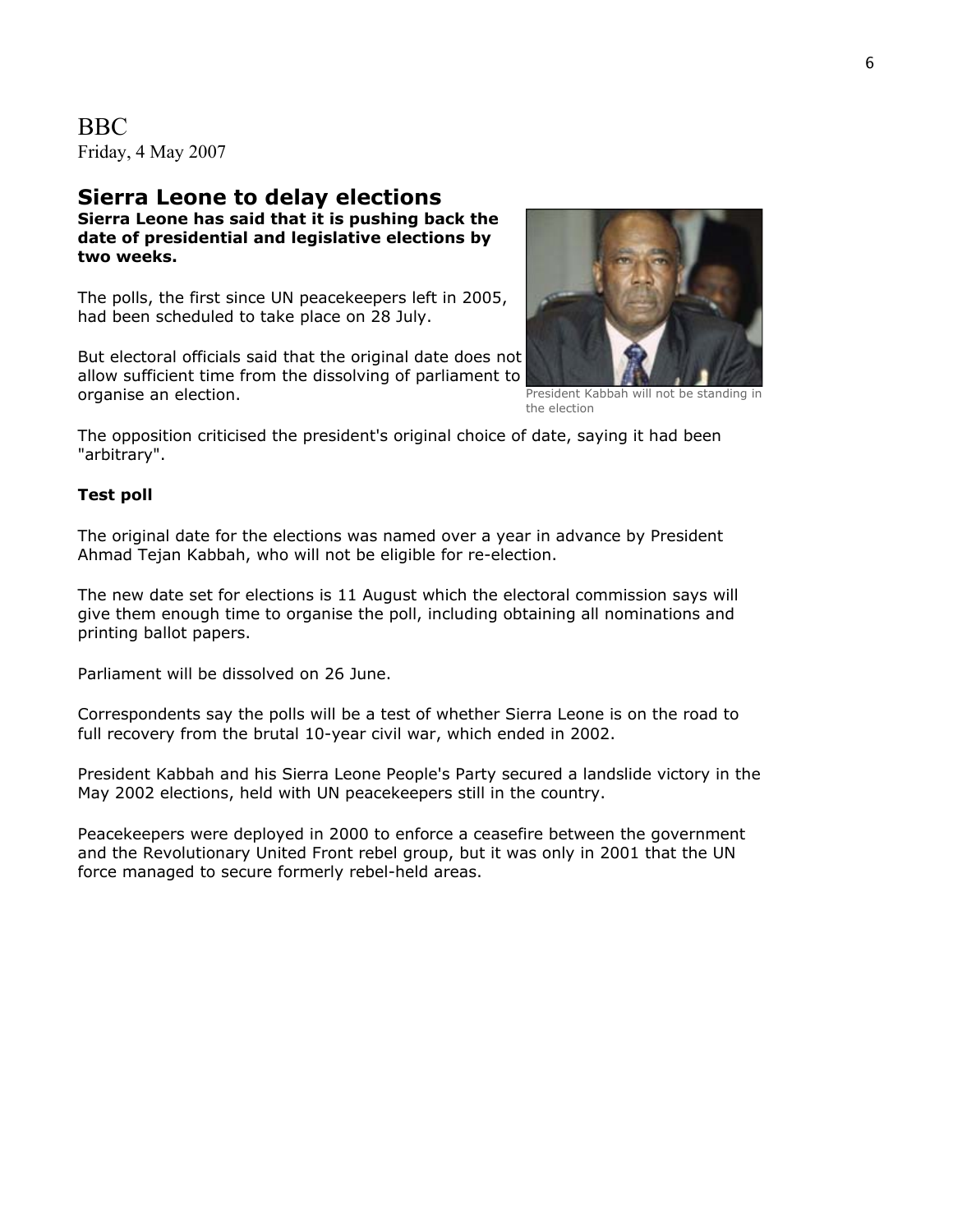

United Nations Mission in Liberia (UNMIL)

# **UNMIL Public Information Office Media Summary 04 May 2007**

*[The media summaries and press clips do not necessarily represent the views of UNMIL.]*

# **International Clips on Liberia**

**VOA** 04 May 2007

### **Taylor Looks Forward to Start of His Trial, Lawyer Says** By James Butty, Washington, D.C.

The trial of former Liberian President Charles Ghankay Taylor is due to begin a month from Friday, June fourth in The Hague. Taylor is charged with 11 counts of war crimes and crimes against humanity for his alleged role in the Sierra Leone civil war. Both the prosecution and Taylor's defence lawyers are said to be busy preparing for the case. James Lavela Supuwood is the former Solicitor General of Liberia and one of Taylor's lawyers. He has just returned from The Hague to visit with Mr. Taylor.

# **Soros Makes \$5 Million Pledge To Fill Gap in Official Assistance for Education**

Brussels, May 04, 2007 (Liberian Education Trust/All Africa Global Media via COMTEX) --Following is the text of a speech by global financier and philanthropist George Soros, delivered to the "Keeping our Promises on Education" conference organized by the European Union. Three months ago I stood in a slum in Monrovia, Liberia. War had taken its toll. Four years after the conflict ended there was still no electricity. There was no water.

# **American University to Support Education in Liberia**

May 03, 2007 (Liberia Government/All Africa Global Media via COMTEX) --An American Institution, Langston University, has announced the establishment of a five year partnership to support President Ellen Johnson Sirleaf's education initiatives in Liberia. Under the plan, the University is making available thirty-five thousand (\$35,000) United States dollars to President Ellen Johnson Sirleaf to support her education initiatives.

# **International Clips on West Africa**

# **Sierra Leone ex-rebel chief begins testifying in war crimes trial**

FREETOWN, May 3, 2007 (AFP) - Former rebel commander Issa Sesay began testifying Thursday in his war crimes trial arising from the activities of the Revolutionary United Front (RUF) during Sierra Leone's brutal civil war.

### **VOA** 03 May 2007

# **Guinean Soldiers Fire Shots over Pay Disputes**

By Naomi Schwarz, Dakar

Gunfire heard overnight across Guinea ended without external intervention. Witnesses say the gunfire came from soldiers agitating for unpaid back wages.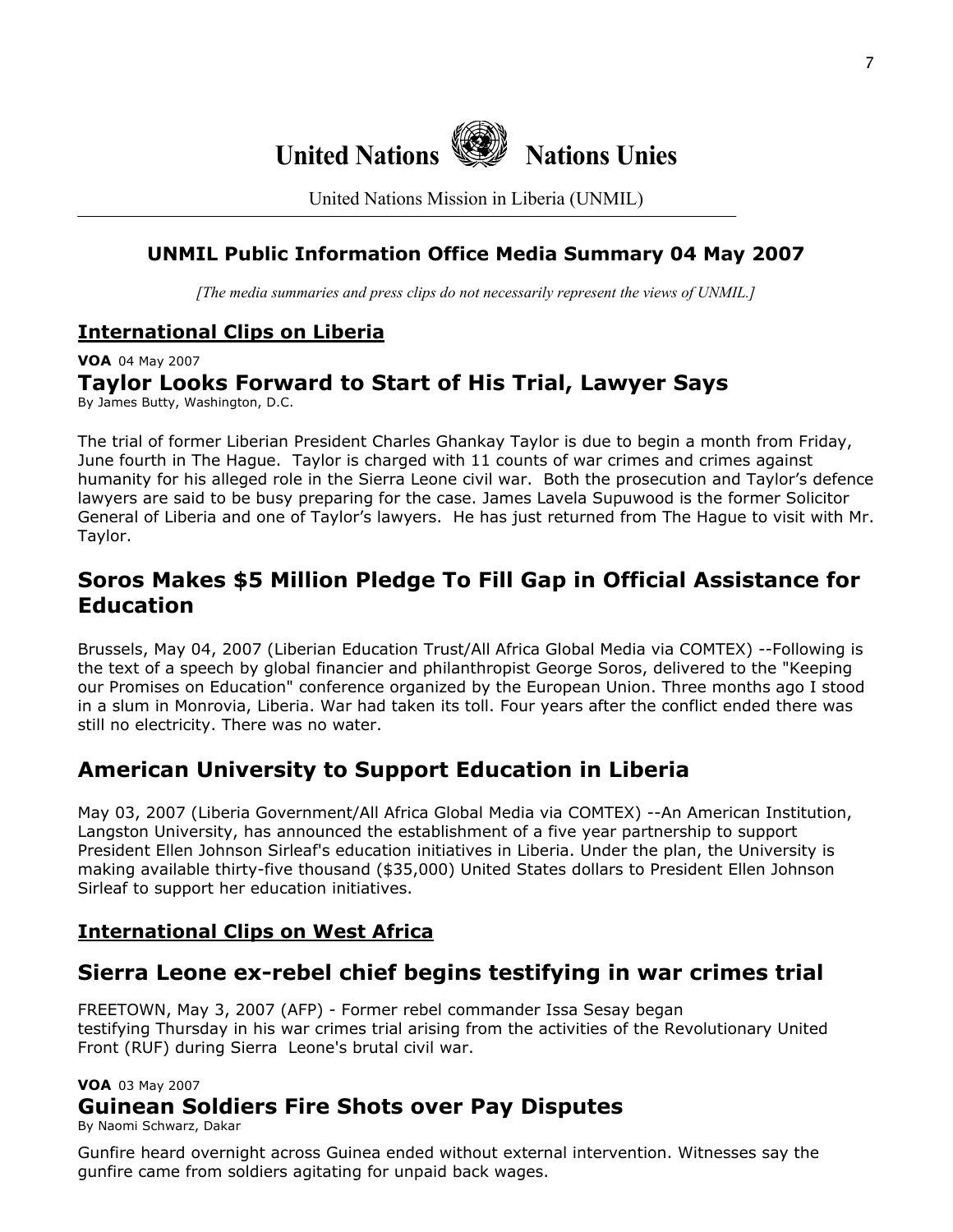#### **Local Media – Newspaper**

### **Panelists Say Press Freedom Still "Farfetched" in Liberia**

*(Public Agenda, The Informer, New Democrat, National Chronicle, The News, New Vision, The Inquirer and Heritage*)

• Addressing a forum marking this year's celebration of World Press Freedom Day, human rights defender Aloysius Toe and Labour Minister Kofi Woods said freedom for Liberian press is still farfetched and that there was more left to be done by journalists, the Government and the public in order to achieve this goal.

#### **Prisoners Break Jail in Nimba County**

*(The Inquirer)* 

• Twenty-nine inmates are said to have escaped from the Sanniquellie Central Prison in Nimba County. According to the County Attorney, William Kei, the issue of jail break was on the increase. Attorney Kei said this was the third time for criminals to escape prison in large number.

#### **UNMIL Boss Urges Immigration Officers to Control Liberia's Borders**

 *(The Informer, Public Agenda and Heritage)* 

• The Special Representative of the Secretary-General, Mr. Alan Doss has opened the first in a series of six workshops intended to strengthen the skills of Liberian immigration officers, urging the officers to carefully control the country's borders and ensuring that those who came into the country did so for the right purposes in accordance with the Aliens and Nationality Laws of Liberia.

**Local Media – Radio Veritas** *(News monitored today at 9:45 am)* 

#### **Journalists Group Lifts Ban on** *The Independent* **Newspaper**

*(Also reported on ELBS and Star Radio)*

#### **Deactivated Soldiers Want Lawmakers Endorse Veteran Commission Act**

• The spokesman of former soldiers of the Armed Forces of Liberia Capt. John F. Kollie admonished the National Legislature to pass into Law the draft Act that seeks to establish a Ministry of Veteran Affairs which had been sent to the Lawmakers by President Ellen Johnson Sirleaf.

*(Also reported on ELBS and Star Radio)*

#### **President Makes New Appointments in Security Sector**

• An Executive Mansion release said that President Ellen Johnson Sirleaf appointed Lemuel Sherman as Deputy Minister for Operations of the Ministry of National Security, James Henry Pearson as Deputy Director for Operations at the National Security Agency, James Kanneh as Assistant Director for Special Services of the National Security Agency and James Zarwolo as Assistant Minister of the Ministry of Lands, Mines and Energy.

*(Also reported on ELBS and Star Radio)*

#### **Forum on National Food Security Starts in Monrovia Today**

• Correspondents said that a major forum to build national consensus on food security got underway in Monrovia and was being conducted in collaboration with the Ministry of Agriculture, the Food and Agriculture Organization and the World Food Programme. *(Also reported on ELBS and Star Radio)*

#### **Rights Campaigner Says Press Freedom Threatened in Liberia**

• One of the panellists at a forum to mark this year's World Press Freedom Day, the Executive Director of the Foundation for Human Rights and Democracy (FORHD) Aloysius Toe hinted that press freedom was under threat in Liberia since the inception of the Unity Party-led Government.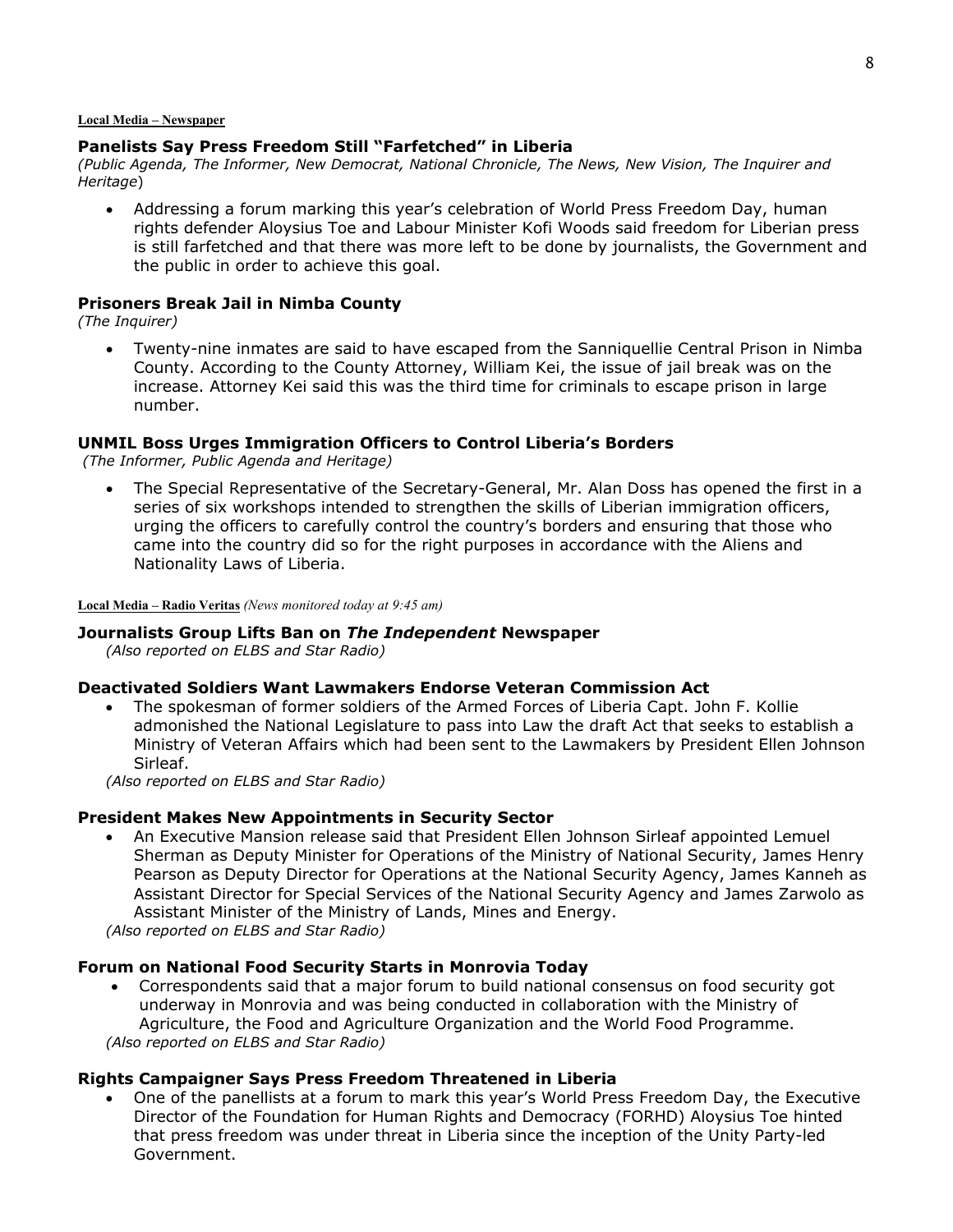• Mr. Toe catalogued attacks on journalists and abusers of press freedom and free speech stating that those who attack the press today do so with same motive as those who did so in the past to trample on free speech.

*(Also reported on ELBS and Star Radio)*

### **So-Called Landowners Set to Obstruct Government Demolition Exercise**

• Citizens of Duazohn in Margibi County said that they would unleash what they called: "Poro Society Devil" on Defense Minister Brownie Samukai because he was in the habit of demolishing their newly constructed houses without "justifiable" reasons. The spokesman of the citizens Roland Cooper stated that more than 1,000 men and women have been put on alert to prevent further demolition of their structures.

*(Also reported on ELBS and Star Radio)* 

*Complete versions of the UNMIL International Press Clips, UNMIL Daily Liberian Radio Summary and UNMIL Liberian Newspapers Summary are posted each day on the UNMIL Bulletin Board. If you are unable to access the UNMIL Bulletin Board or would like further information on the content of the summaries, please contact Mr. Weah Karpeh at karpeh@un.org.*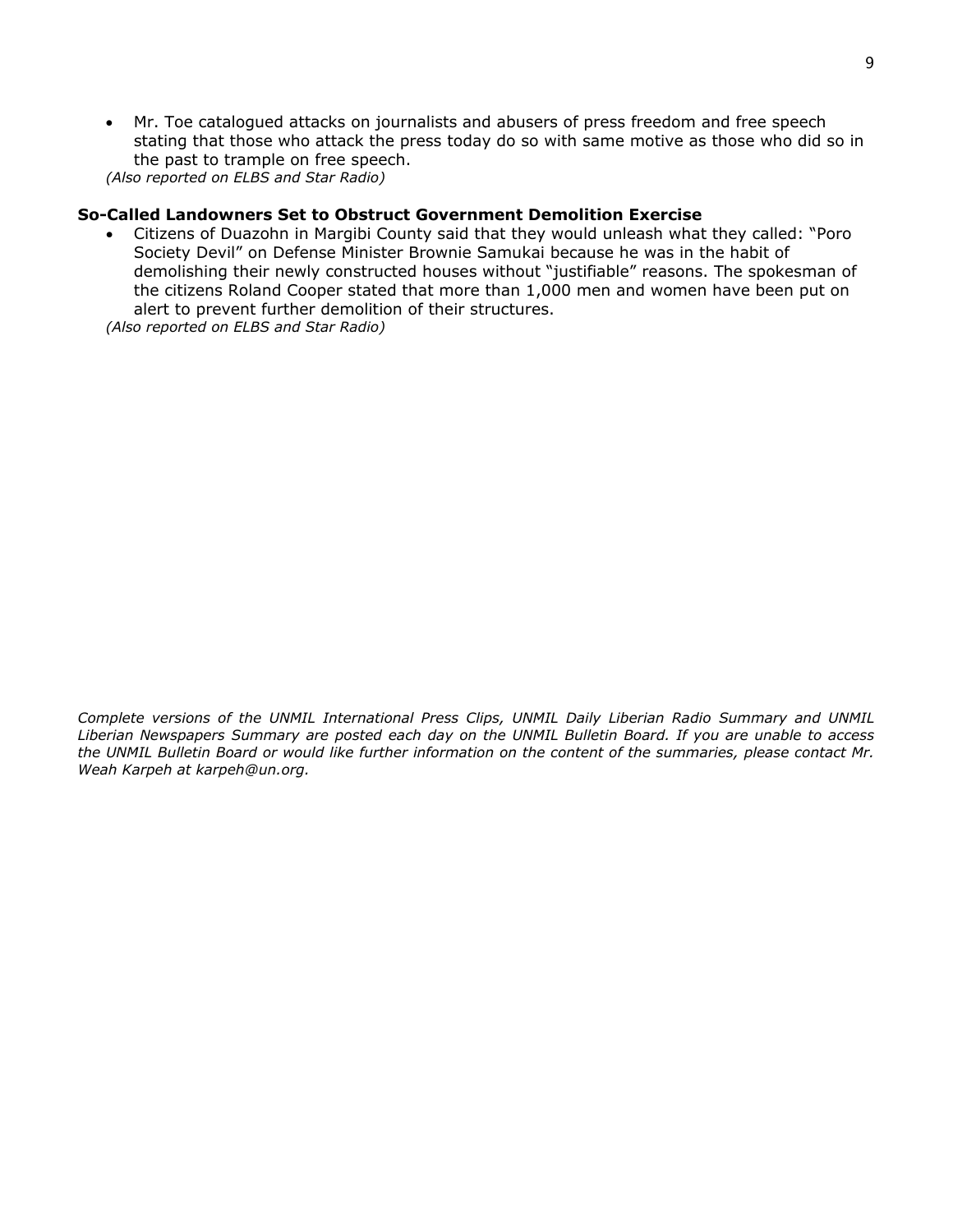Newsweek 5 April 2007 issue http://www.msnbc.msn.com/id/18422899/site/newsweek/

### **One Woman's Rage Against Injustice**

Carla Del Ponte on the fatal bombing that helped turn her into the U.N.'s top war-crimes prosecutor By Carla Del Ponte

It was the evening of May 23, 1992. I picked up the phone and heard that the Italian judge Giovanni Falcone was dead. A mafia bomb had destroyed Falcone's car, killing him, his wife and three of their bodyguards. The message was clear: mess with the mafia, and this is what happens. I was stunned, terrified. I thought of quitting prosecutorial work and going back to handling divorce and commercial cases. Then I began to burn with rage—against the mafia, impunity, injustice.

Falcone was a fascinating and courageous man, an examining magistrate from Sicily who had waged war against organized crime and the culture of impunity that was sapping the vitality of his country. In the early 1980s, shortly after I was appointed examining magistrate in Lugano, Switzerland, I was asked to deal with one of Falcone's requests for assistance. This brought me into contact with arguably the most influential individual in my life. Over the years, I was to work with him on some of the most significant mafia cases. Watching him interrogate witnesses and suspects and pursue leads even when the road ahead seemed empty, I learned how to conduct dangerous and complex cases and to persevere in the face of criticism and threats. Falcone's murder reinforced my determination to pursue justice.

This pursuit took on new meaning in 1999 when I was appointed chief prosecutor of the International Criminal Tribunals for the Former Yugoslavia and Rwanda. I was stunned by the horrific crimes that confronted me: I had never seen death and destruction on such a scale. Thousands of victims had been killed, raped, maimed and displaced. Most of these crimes had been organized at the highest political levels—by presidents, prime ministers, cabinet members and top military brass—and committed by local politicians, party bosses, regular armed forces, paramilitaries and ordinary citizens. Entire societies had been destroyed. For the first time in my life, in addition to my professional responsibility I felt a deep moral obligation to do what I could for the hundreds of thousands of victims of these heinous crimes. I felt that I was their only official representative in these proceedings.

In the eight years that I have worked as an international prosecutor, we have won many victories against impunity, bringing to trial a sitting head of state (Slobodan Milosevic), military and police chiefs, numerous local warlords, political leaders and practically an entire government. We tried the organizers, and we tried some of the executioners. We secured the first genocide convictions since World War II. For the first time in history, we proved that rape is a war crime. Most important, we obtained some measure of justice for the victims. I say "some" because the job is still not done. It is not done in Rwanda, where investigations of possible crimes committed by the ruling Rwandan Patriotic Front have been blocked by political pressure. The job is also not done in the former Yugoslavia, where Serbia—the first state ever to be found in violation of the genocide convention—openly protects indicted war criminals, yet is being embraced by the European Union.

At the global level, meanwhile, the fight for justice has barely begun. We continue to live in a world where double standards are the rule, not the exception. Some crimes are being prosecuted by international tribunals, but many are not. Some states are being held accountable for their violations of human rights, but others are not. Major powers continue to protect their clients and allies regardless of their criminal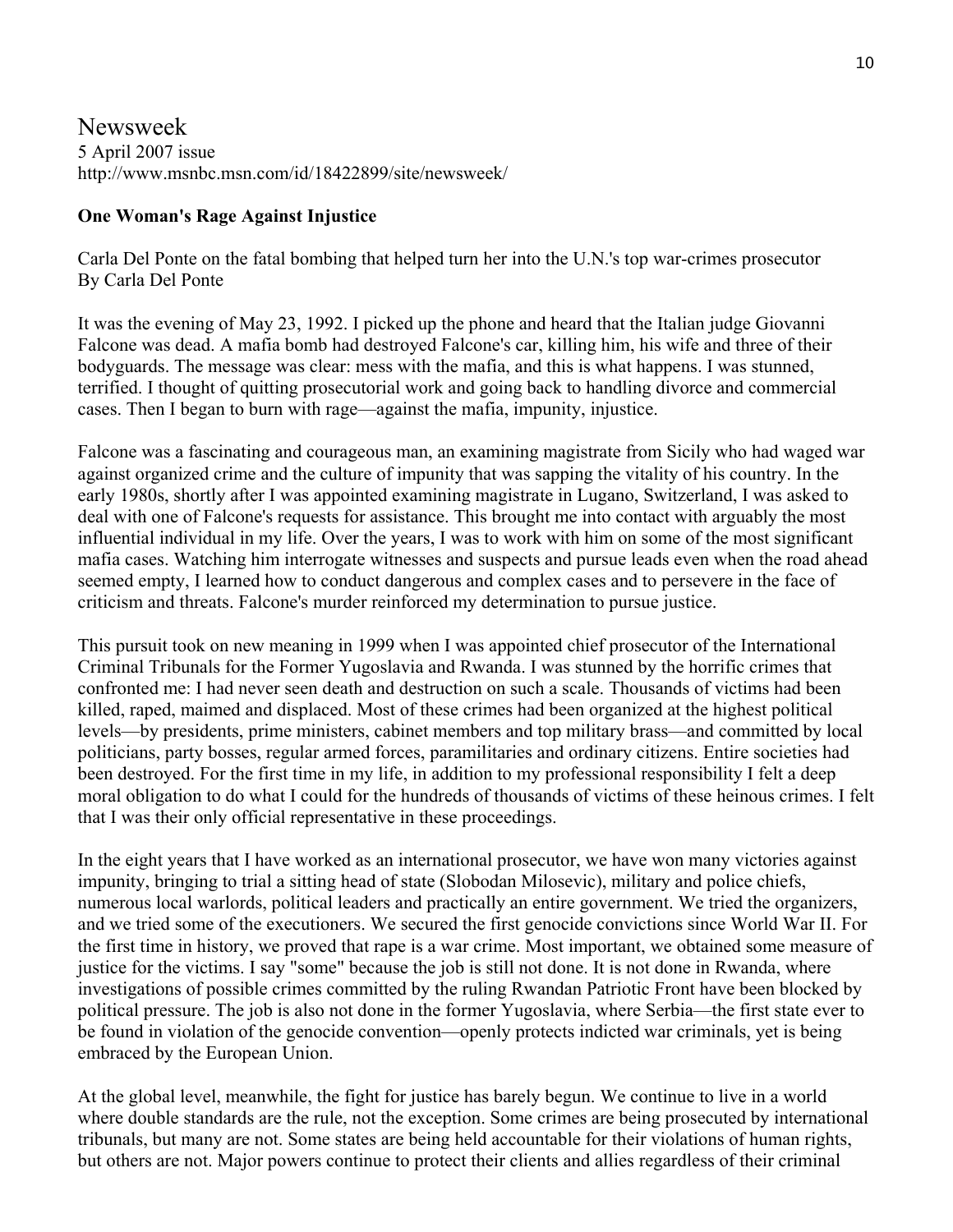records. Values like the rule of law are loudly proclaimed, but quietly disregarded when they clash with political or business interests.

I believe that we as citizens must raise our voices when our leaders make hypocritical compromises with dictators, criminals or states protecting génocidaires. In the United States, Europe and parts of Asia, civil society has the power to hold governments accountable. What an extraordinary privilege this is. It is one still lacking in too many nations. Those of us that have it, therefore, have a moral duty to use it. I, for one, plan to continue doing so.

*Del Ponte is currently the chief war-crimes prosecutor of the International Criminal Tribunal for the Former Yugoslavia.*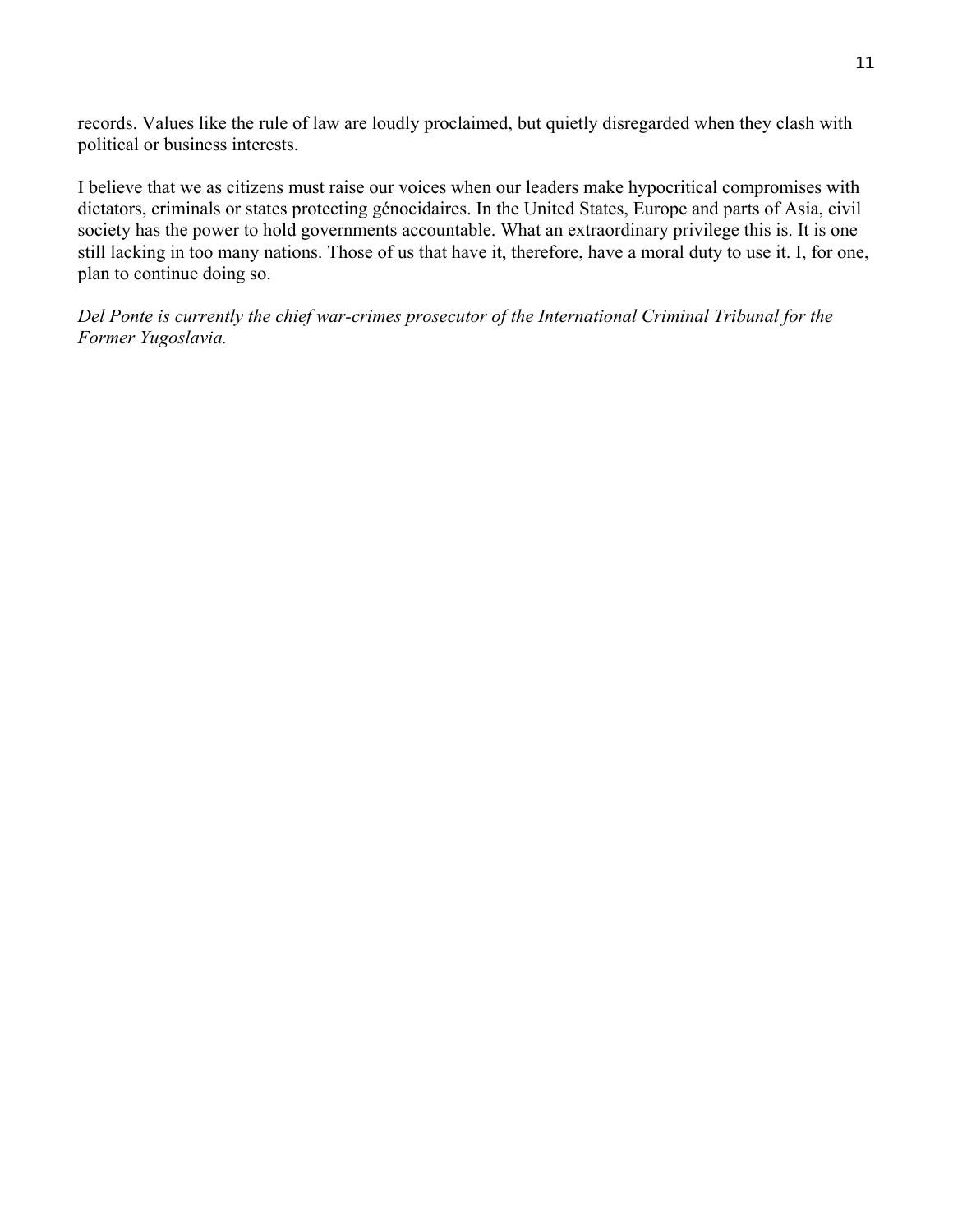# The Guardian

Monday, 7 May 2007

### **Process remains fraught in decades-long wait for justice in Cambodia**

The Khmer Rouge nightmare that terrorised Cambodia during the 1970s ended nearly 30 years ago.

In Rwanda and Sierra Leone, the wheels of justice turned quickly, with tribunals investigating events that kicked off within a few years of the mass killing.

For Cambodians, it has been an agonisingly long wait for justice. Since the Khmer Rouge tribunal was finally established in Phnom Penh last year, they have been kept waiting again, with legal squabbles over rules of evidence delaying the indictment stage, when some senior leaders of the Khmer Rouge would be formally charged under international law with crimes against humanity and genocide.

This hybrid tribunal, with international and Cambodian judges sitting together as co-prosecutors, was also adopted by the Sierra Leone tribunal. A special UN mission is in charge of legal assistance to the tribunal.

The final hurdle - the legal fees to be paid by foreign lawyers defending the accused (senior Khmer Rouge leaders) to the Cambodian bar council, has just been sorted out.

The original demand, that foreign defence lawyers should pay around US\$4,900 (Bt170,177) a year for the privilege of addressing a "Cambodian court", has been knocked down to a reasonable \$500 fee.

The international judges threatened a boycott against "extortionate" fees that might have undermined the right of the accused to choose foreign counsel (the prosecution is led by a Canadian lawyer with a Cambodian co-prosecutor).

French lawyer Jacques Verges, who has made his mark with his energetic defence of notorious clients including Klaus Barbie and Carlos the Jackal (Ilich Ramrez Sแnchez), has promised to appear at the tribunal on behalf of Khieu Samphan, president of the Khmer Rouge regime and, as it happens, a former student classmate of Verges in Paris.

Why such monumental procrastination over Cambodia? In the aftermath of the Pol Pot bloodbath, international lawyers were largely silent, when, in 1979 and the early 1980s, Cambodian survivors publicly called for an international tribunal.

The US and some western governments preferred to support the bloody credentials of the Khmer Rouge - keeping them in the Cambodia seat at the UN - rather than the cause of international justice. Many observers in the 1980s and even the 1990s predicted that a Cambodia tribunal would never happen.

It was only in 1997 that the UN belatedly recognised that these terrible crimes should be addressed. Even then, UN-Cambodia negotiations dragged on for six years until a final agreement in 2003.

Certainly no other tribunal has endured so many obstacles and so many governments vehemently opposed to the cause of justice.

Finally, a tribunal was announced (officially known as ECCC - the Extraordinary Chambers in the Courts of Cambodia) and set up last year. But even this glimmer of justice is under threat from many quarters.

The purveyors of doom and gloom have cast a pall of pessimism over proceedings. Rumours abound of international judges about to walk out, the tribunal on the verge of collapse, or speculation that Prime Minister Hun Sen's government is hell-bent on sabotaging the whole thing.